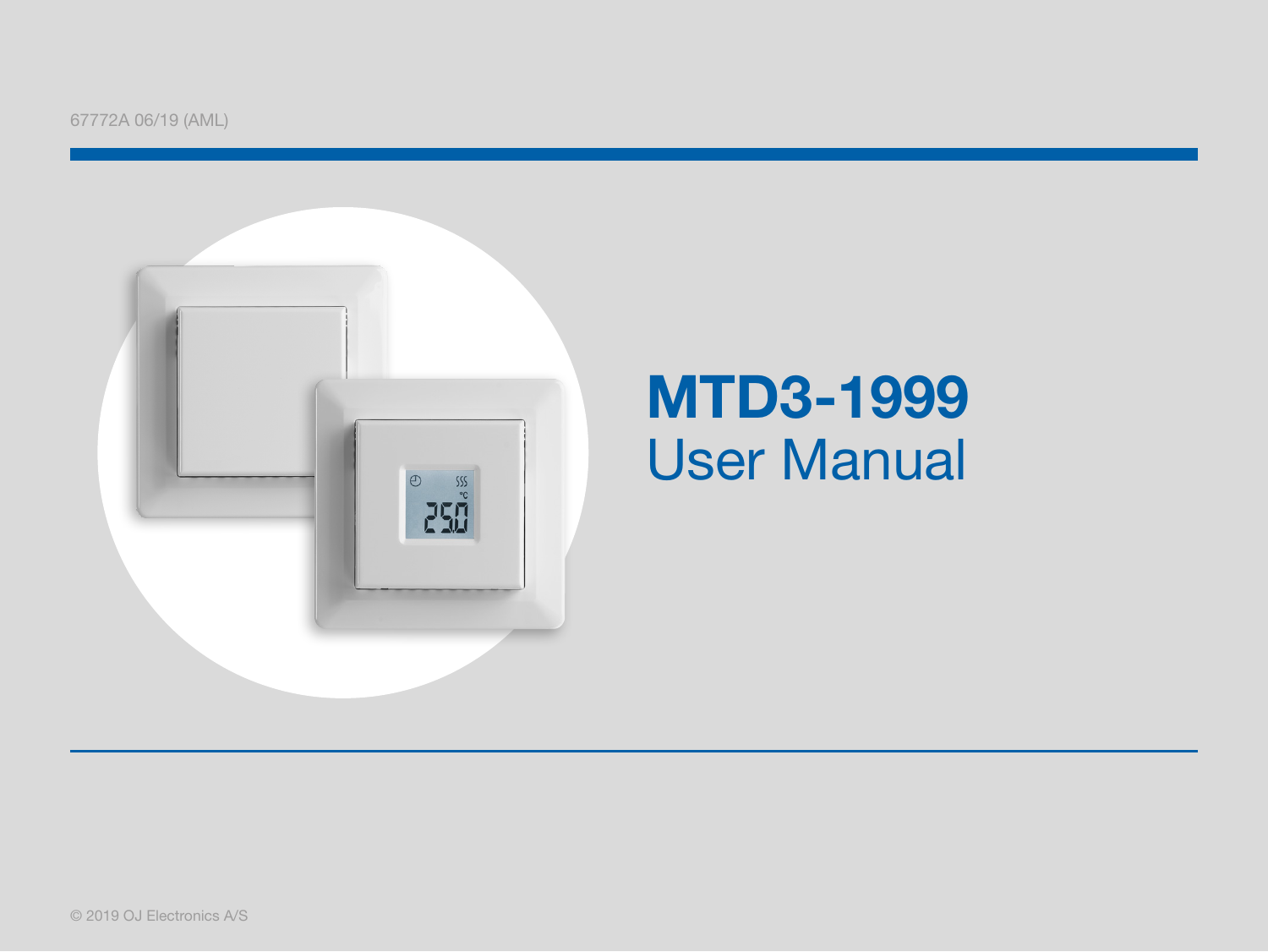### Table of Contents

| <b>TIME: Time and Event Settings 1/2</b> 19                                                            |  |
|--------------------------------------------------------------------------------------------------------|--|
| <b>TIME: Time and Event Settings 2/2</b> 20                                                            |  |
|                                                                                                        |  |
|                                                                                                        |  |
| Troubleshooting and Additional Information [1] Troubleshooting and Additional Information [1] Troubles |  |
|                                                                                                        |  |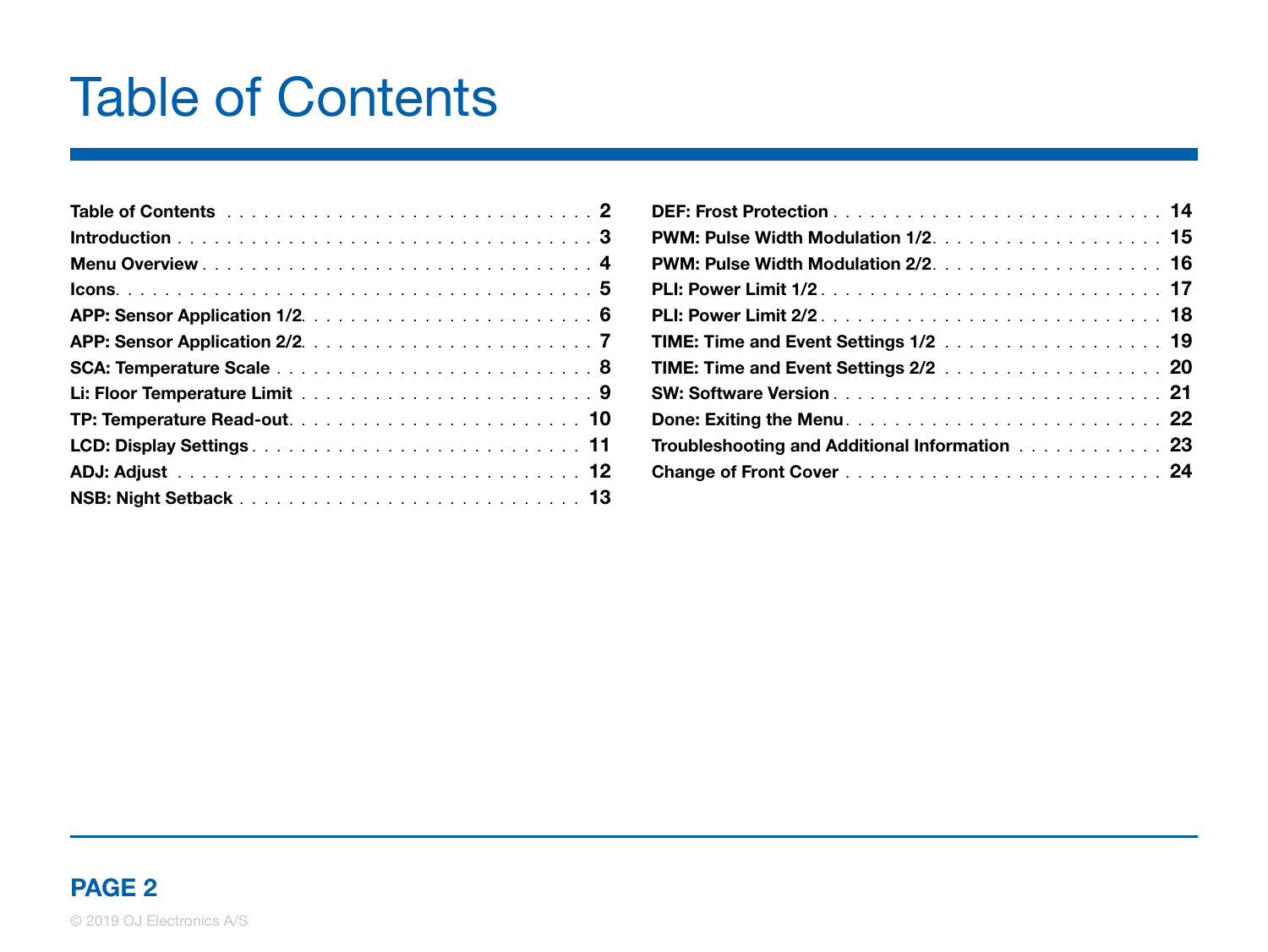### <span id="page-2-0"></span>**Introduction**

Thank you for buying our MTD3 thermostat. We hope you will enjoy the ease of use offered by the well-known user interface and design. This high-quality thermostat is designed to have minimum impact on the environment and will at the same time provide you with long-lasting heating comfort.

The thermostat will switch on your heating system at preset times each day of the week. The thermostat is preset with up to four events for each day of the week. Lowering the temperature when your home is unoccupied will reduce your energy costs without reducing comfort. The thermostat comes with preset heating schedules suitable for most homes.

The MTD3 thermostat has a temperature setting range of 0-40°C, a night setback, frost protection and limit temperatures that ensure your comfort and protect your property from temperature excesses.

The front cover can be flipped down.

The on/off switch is located behind the front cover, on the left side of the front,  $up = on / down = off$ . On the right there are three buttons. A top button, a middle button and a bottom button.

The middle button is used to access the menu and confirm changes and settings made in the menu.

The top and bottom buttons are used to navigate through the menu and change parameters and settings.

To access the menu, activate the thermostat by pushing any of the three buttons. Then press down the middle button for five seconds. Note: If you press down the middle button for ten seconds, the thermostat will perform a factory reset and all settings will then be reset to factory settings.

This thermostat can be used as a controller for electric room heating pursuant to EN50559.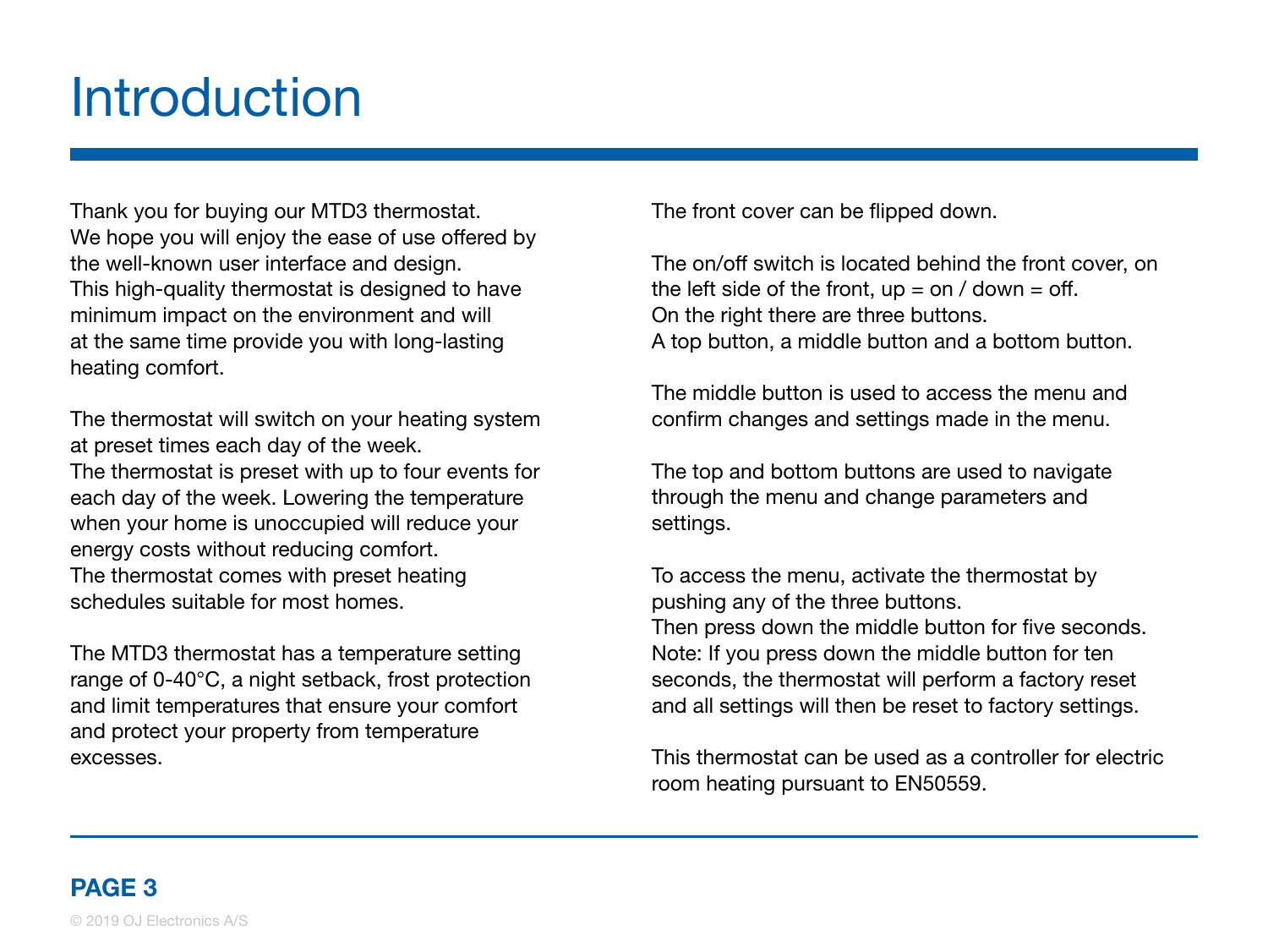## <span id="page-3-0"></span>Menu Overview

| <b>Menu</b>      | <b>Setting Options</b>                                                                       |
|------------------|----------------------------------------------------------------------------------------------|
| RPP (APP)        | APP: A; F; C; AF; AE                                                                         |
| <b>5GR (SCA)</b> | SChi: SCLo - 40.0°C<br>SCLo: 0.0°C - SChi                                                    |
| $L \cdot (Li)$   | Lihi: LiLo - 40 $^{\circ}$ C<br>LiLo: 0 °C - Lihi                                            |
| $E P$ (tP)       | FLo: Actual measured temperature<br>ro: Actual measured temperature                          |
| LGd (LCd)        | SCA: C; nu<br>diS: SP: tP                                                                    |
| RdJ (AdJ)        | Measured temperature +/- 10°C                                                                |
| ი5Ь (nSb)        | $2.0 °C - 8.0 °C$                                                                            |
| dEF (dEF)        | $5.0 °C - 10.0 °C$                                                                           |
| PUN (PWM)        | oFF; on; AUt<br>oFF: diF: 0.3-10.0<br>on: CYC: 15-60<br>AUt: CYHi: 10-60<br>AUt: CYLo: 10-30 |

| <b>Menu</b>  | <b>Setting Options</b>                                                                                     |
|--------------|------------------------------------------------------------------------------------------------------------|
| PL (Pli)     | $0-30$ min                                                                                                 |
| L INE (Time) | ModE: off; 5:2; 6:1; 7:0; 0:7<br>dAY: Non; tuE; UEd; thu; Fri; SAt; Sun<br>hour $0-23$<br>Min $\cdot$ 0-59 |
| 5U (SW)      | None                                                                                                       |
| danE (Done)  | Save settings and exit the menu                                                                            |

(Options available may vary depending on version)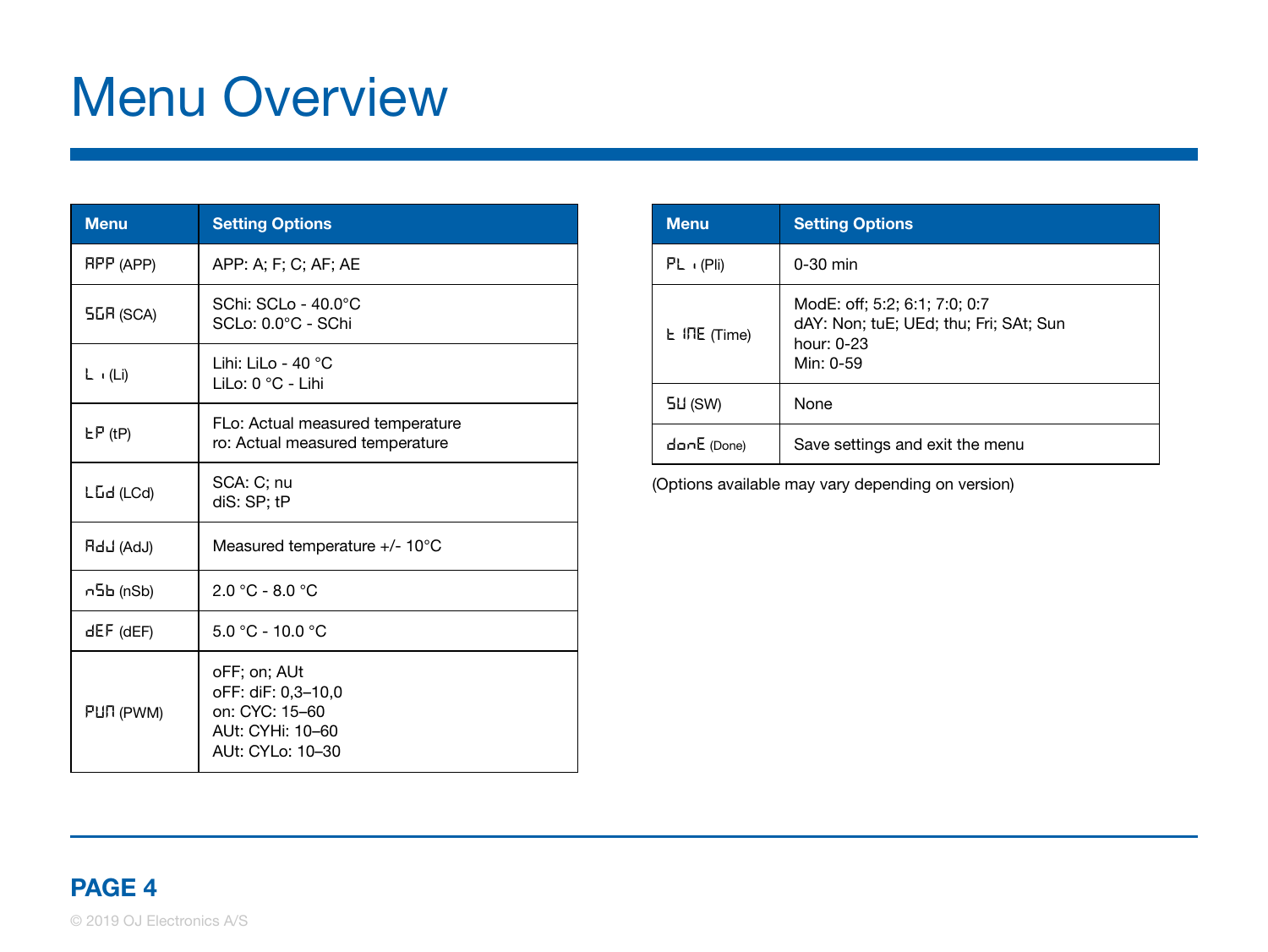### <span id="page-4-0"></span>Icons

| Icon | <b>Meaning</b>        | Icon | <b>Meaning</b>                                |
|------|-----------------------|------|-----------------------------------------------|
|      | Scheduled operation   |      | Child lock is engaged                         |
|      | Night setback         |      | Fahrenheit is chosen as<br>temperature scale  |
|      | Frost protection mode |      | Celsius is chosen as<br>temperature scale     |
|      | Heating is activated  |      | The thermostat is in regulator<br>mode APP: C |
|      |                       |      |                                               |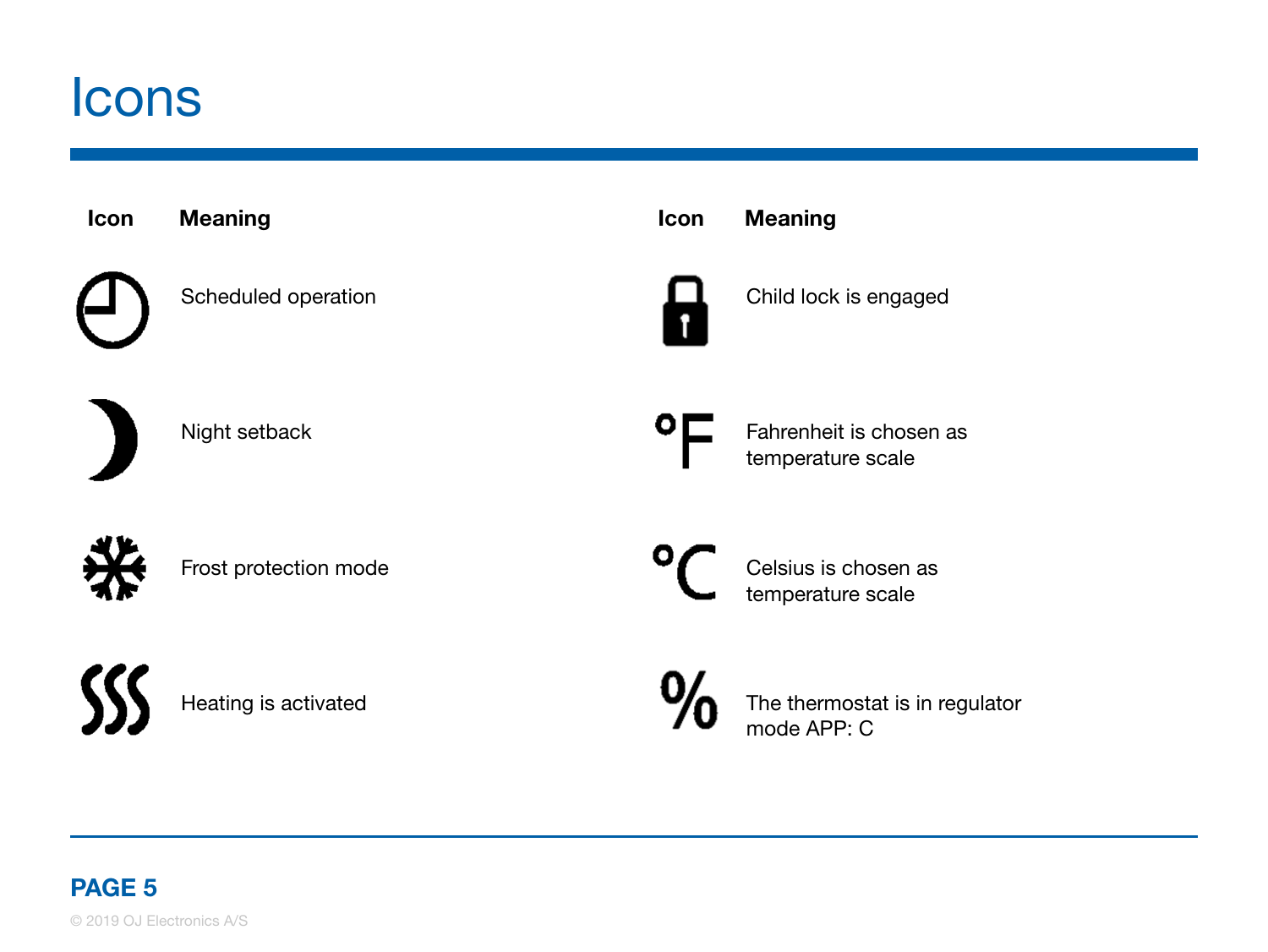# <span id="page-5-0"></span>APP: Sensor Application 1/2



- Access the menu.
- Scroll through the menu until you come to APP.
- Press the middle button to enter the SENSOR APPLICATION setting.
- Use the top or bottom button to select the application that fits your installation.
- Confirm your choice with the middle button.

This option allows you to choose which sensor is used to control the heating system. If a factory reset is performed, the thermostat will auto detect an external sensor.

- A: With this setting, the internal room sensor inside the thermostat, controls the heating system.
- F: With this setting, the external floor sensor controls the heating system.
- C: With this setting, the thermostat operates as a regulator and no sensors are used. The setting is a percentage of the full load in steps of 1%. Note that Floor Protection is not active when using the thermostat as a regulator.
- AF: With this setting, the internal room sensor controls the heating system subject to maximum and minimum limits for floor temperature. The maximum temperature limit protects wooden floors from excessive heat.

 The minimum temperature limit prevents the floor from becoming uncomfortably cold when heating is not needed, such as in a bathroom. Note that this function will increase energy consumption. Floor limit temperatures are set in the "Li : Floor Temperature Limit" menu.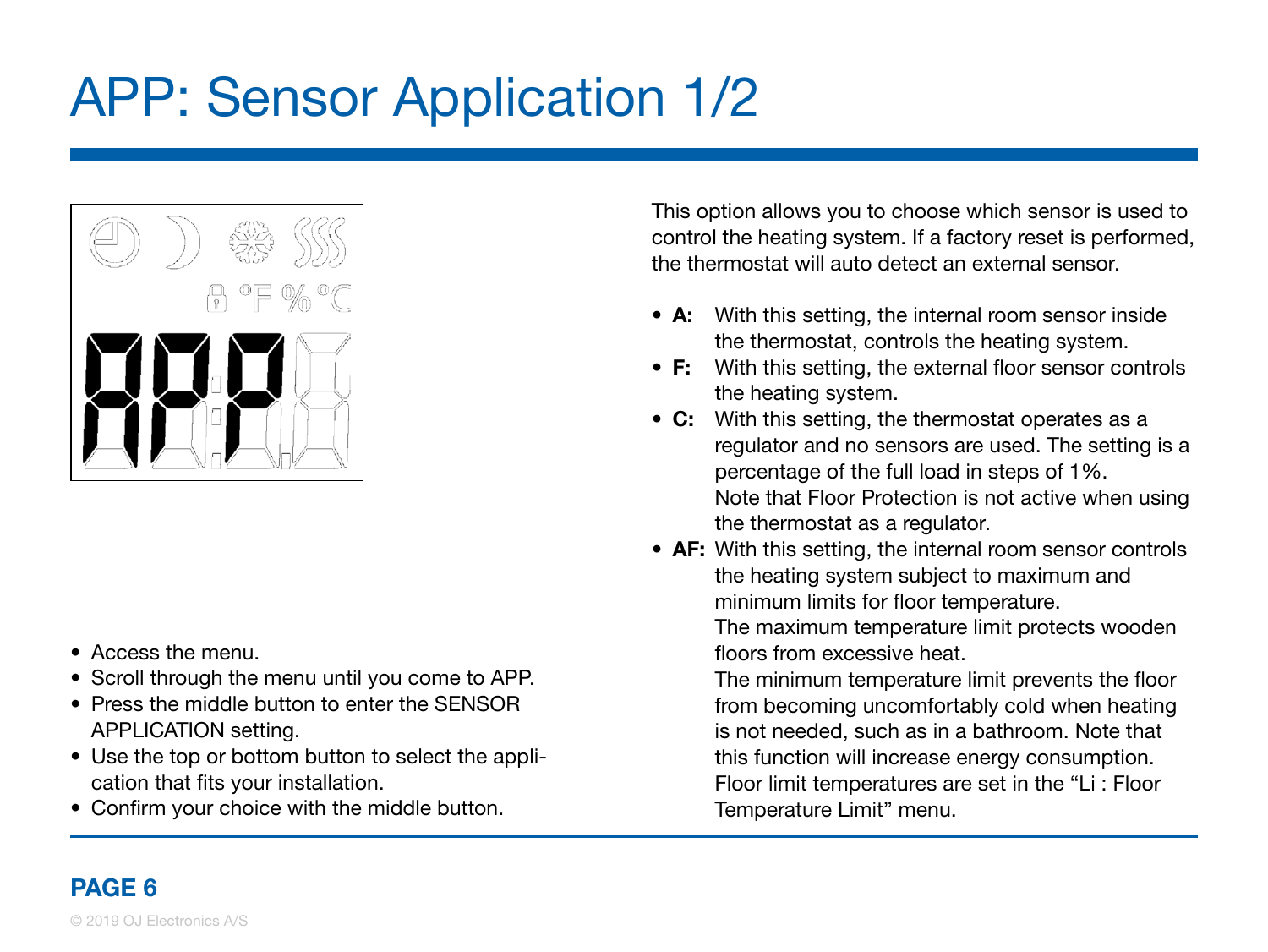## <span id="page-6-0"></span>APP: Sensor Application 2/2



• AE: With this setting, an optional external room sensor (connected to the floor sensor terminals) controls the heating system.

Menu structure:

APP: A; F; C; AF; AE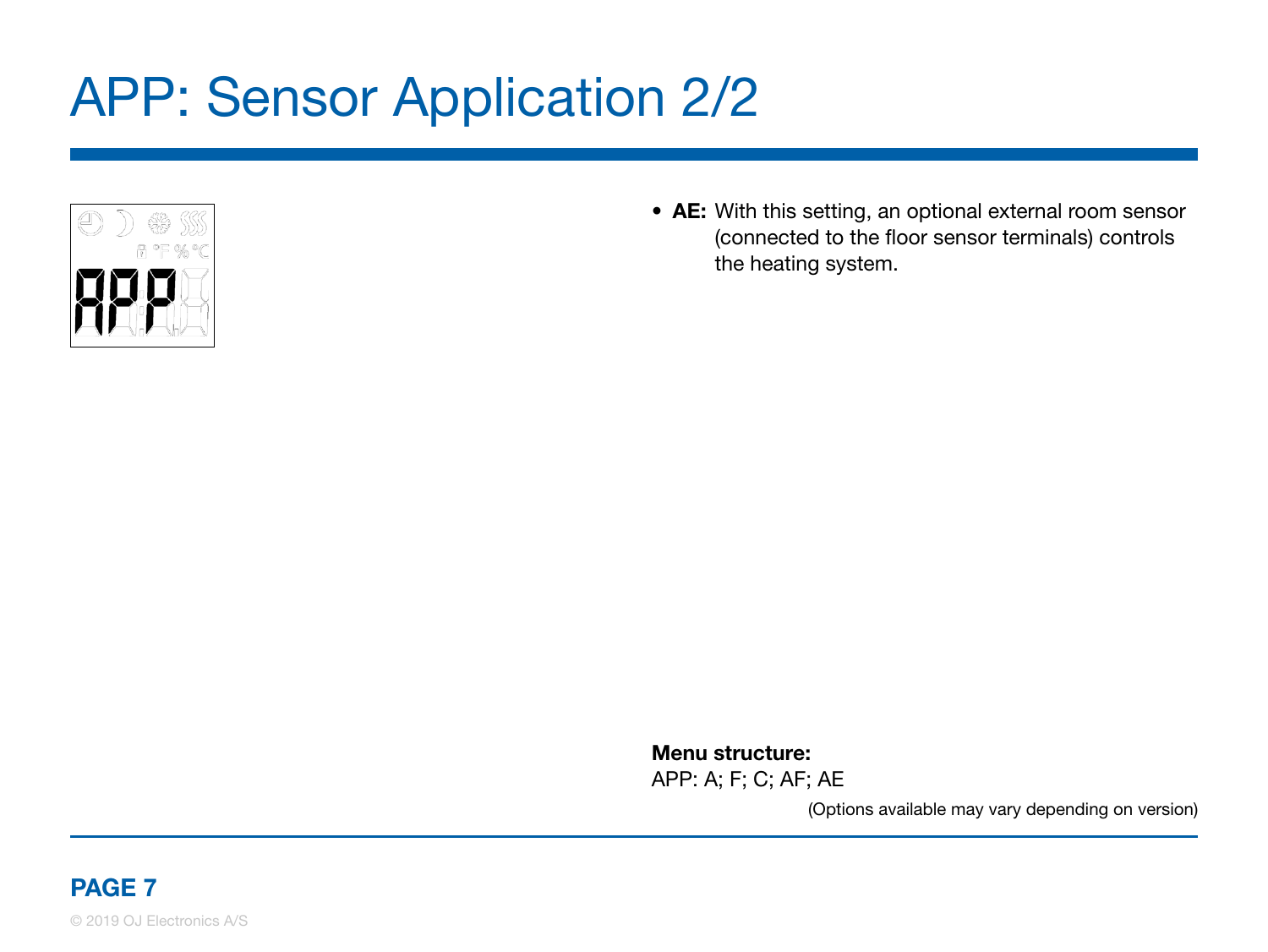## <span id="page-7-0"></span>SCA: Temperature Scale



- Access the menu.
- Scroll through the menu until you come to SCA.
- Press the middle button to enter the scale settings.
- Use the top and bottom buttons to set the limit for the highest temperature the thermostat may use as its setpoint temperature.
- Confirm your choice with the middle button.
- Use the top or bottom button to set the limit for the lowest temperature the thermostat may use as its setpoint temperature.
- Confirm your choice with the middle button.

This option allows you to set the minimum and maximum temperatures to which the thermostat can be set.

Operating temperatures:

- SChi: Maximum temperature scale can be set between minimum temperature (SCLo) and 40°C.
- SCLo: Minimum temperature scale can be set between 0°C and the maximum temperature (SChi).

(If "Sensor Application" is set to "Floor", a maximum temperature of 27°C can protect wooden floors from drying out. For detailed information, please ask your flooring supplier).

#### Menu structure: SCA:

SChi: 0,0 °C - 40.0 °C SCLo: 0,0 °C - SChi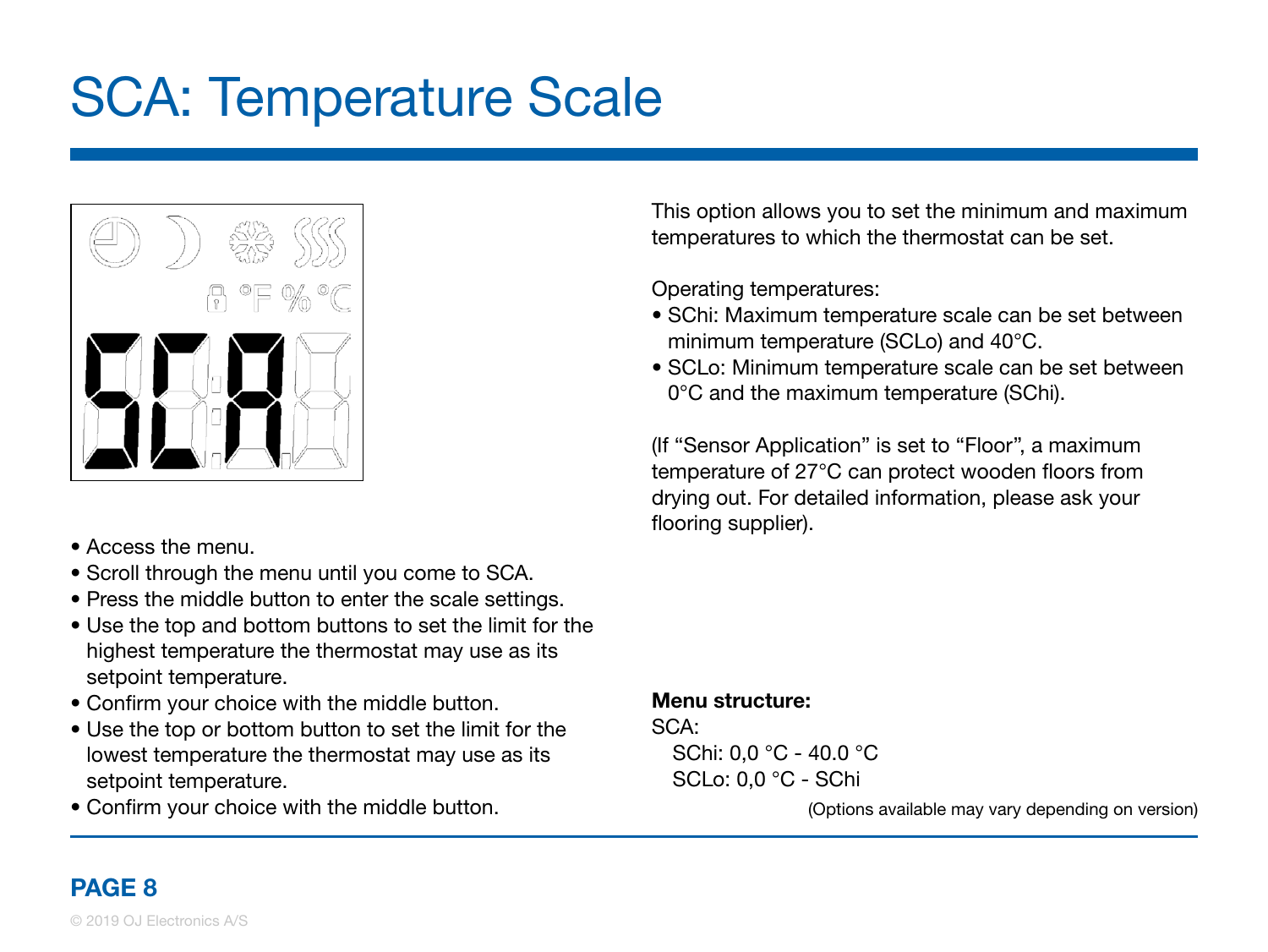# <span id="page-8-0"></span>Li: Floor Temperature Limit



- Access the menu.
- Scroll through the menu until you come to Li.
- Press the middle button to enter the Limit settings.
- Use the top and bottom buttons to set the limit for the highest temperature the thermostat may reach.
- Confirm your choice with the middle button.
- Use the top and bottom buttons to set the limit for the lowest temperature the thermostat may reach.
- Confirm your choice with the middle button.

This option allows you to set the minimum and maximum limits for the floor temperature.

#### Floor temperature limits:

Floor temperature limits allow you to set the highest (Lihi) and lowest (LiLo) permissible floor temperature during room temperature control with the sensor application AF. If the floor temperature rises above the maximum temperature limit, the thermostat will deactivate the heating system to maintain the temperature below the set maximum.

If the floor temperature drops below the minimum temperature limit, the thermostat will activate the heating system to maintain the temperature above the set minimum.

Note that this feature is only applicable in sensor application AF.

#### Menu structure:

Li:

Lihi: LiLo - 40 $°C$ LiLo:  $0^{\circ}$ C - Lihi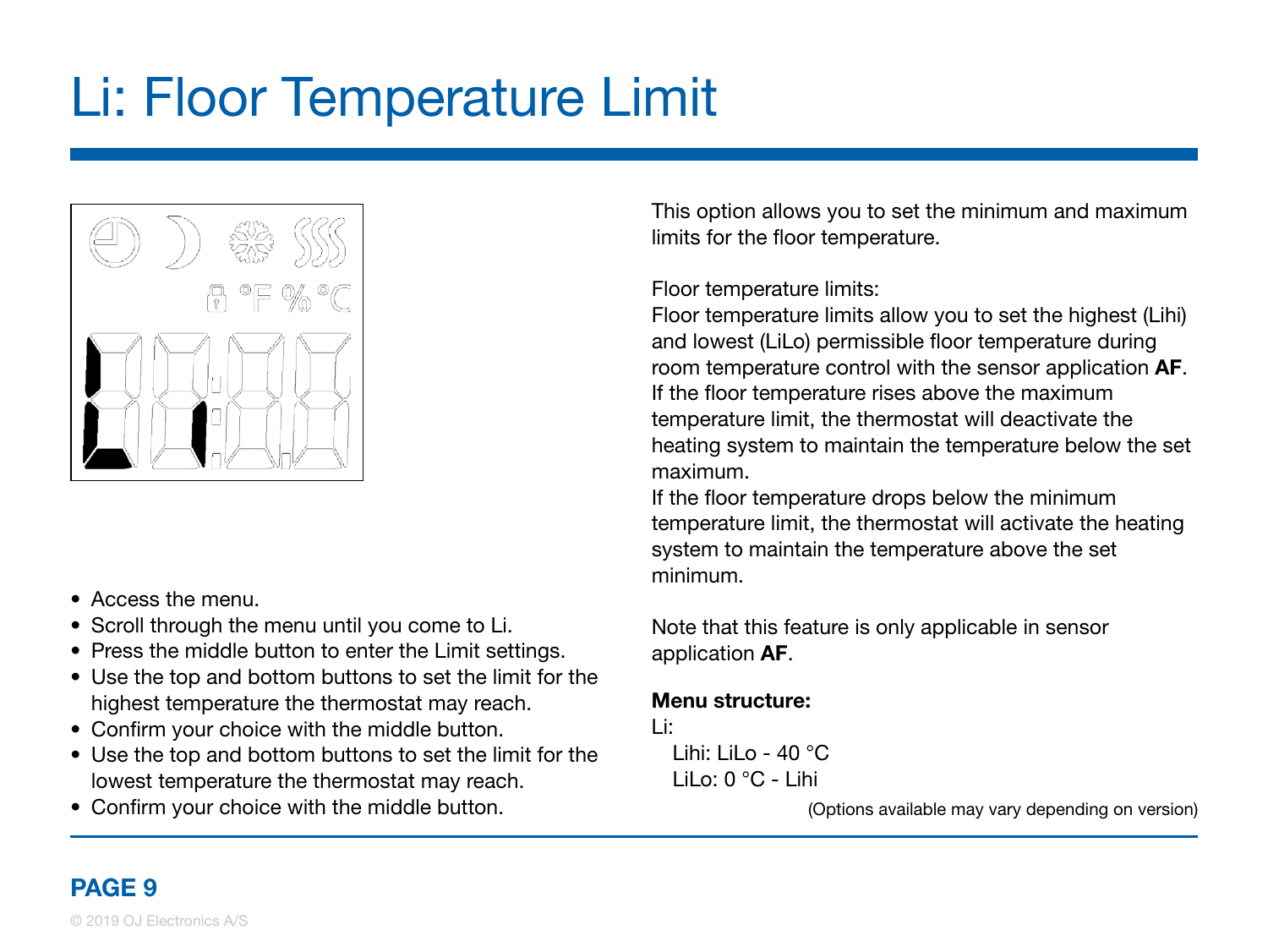### <span id="page-9-0"></span>TP: Temperature Read-out



- Access the menu.
- Scroll through the menu until you come to TP.
- Press the middle button to enter the temperature read-out.

Either the floor sensor temperature, the room sensor temperature, or both are shown depending on the sensor application setting

• Use the middle button to skip to the next sensor type and skip to the menu.

Depending on which sensors are connected and which sensor application is chosen, temperatures from the floor sensor and the internal room sensor can be monitored here.

Display settings are not applicable if the sensor application is set to C.

#### Menu structure:

#### TP:

 FLo: Actual measured floor temperature ro: Actual measured room temperature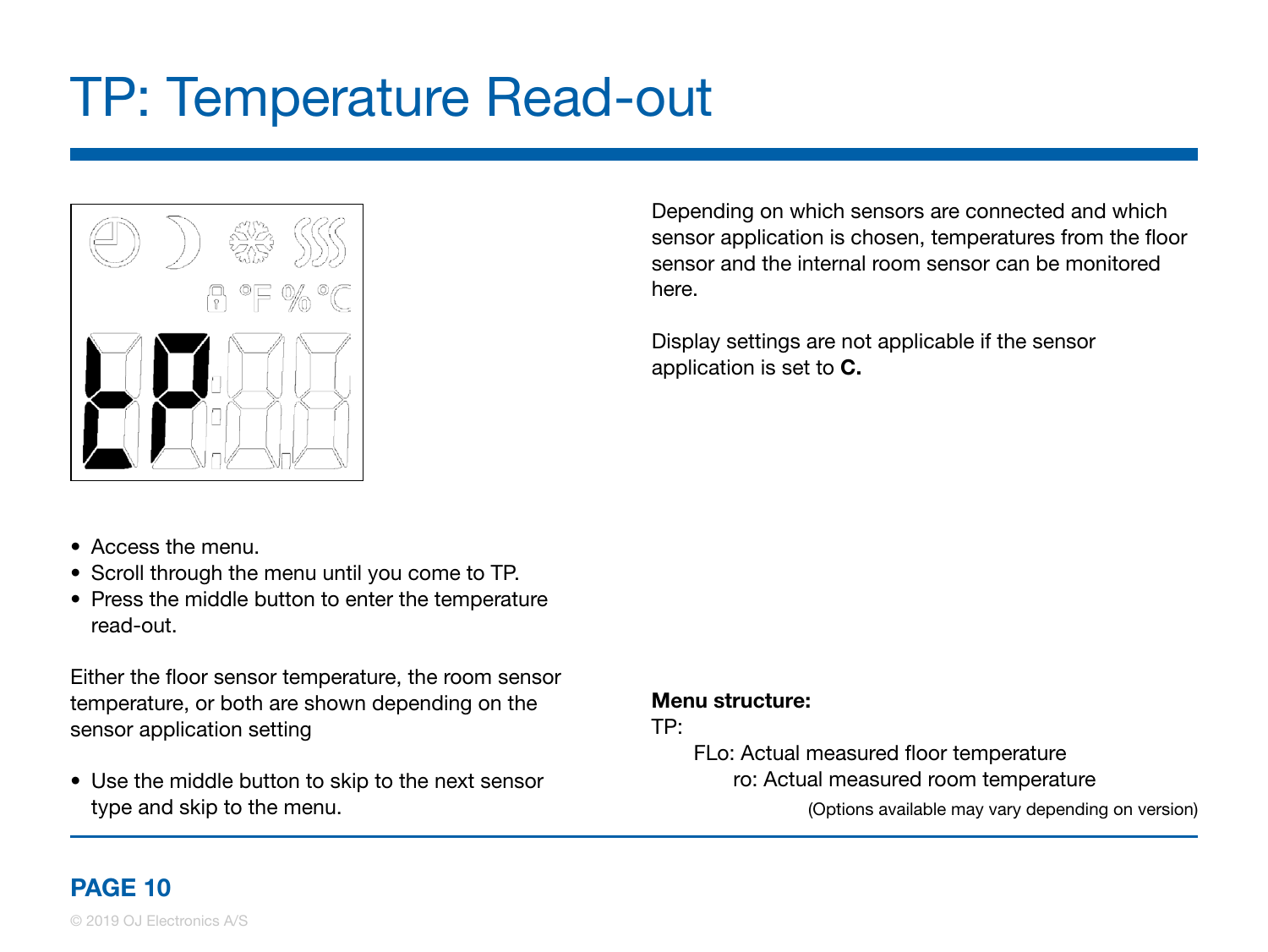# <span id="page-10-0"></span>LCD: Display Settings



This option allows you to select which data you want to be shown in the idle display.

- SCA = Temperature scale setting:
- $C = C$ elsius
- $F =$ Fahrenheit
- $(nU = numerical 0-100\%)$
- $diS = Displayed$  in idle display:
- SP = Setpoint temperature
- $tP = Measured$  temperature
- $Cl = Clock$

- $\bullet$  Access the menu.
- Scroll through the menu until you come to LCD.
- Press the middle button to enter the temperature scale setting.
- Use the top and bottom buttons to toggle between the different options.
- Confirm your choice with the middle button.
- Use the top and bottom buttons to toggle between the different options.
- Confirm your choice with the middle button.

Display settings are not applicable if the sensor application is set to  $\mathbf C$ 

Menu structure:

LCd

 SCA: C; F; nu diS: SP; tP; CL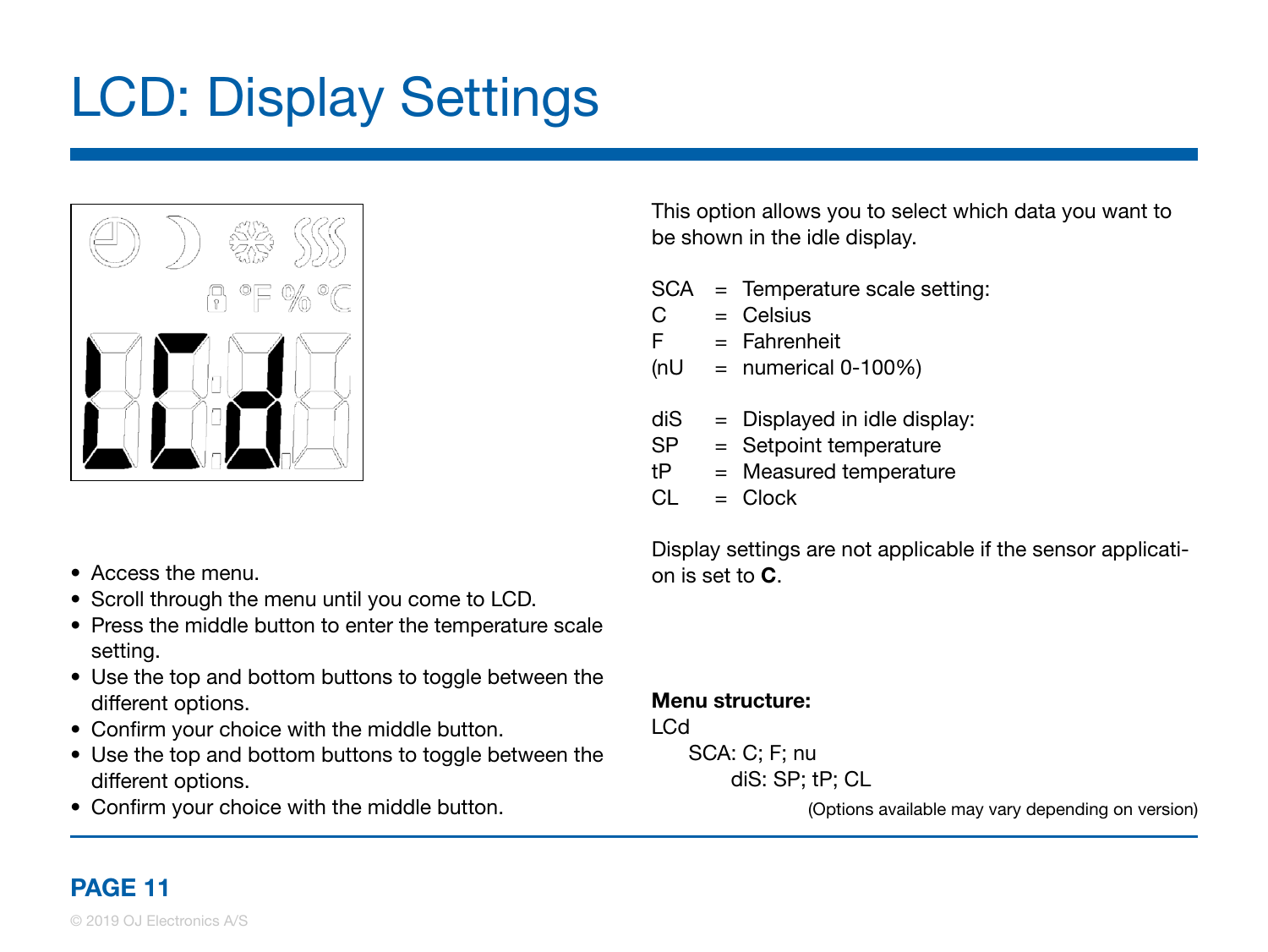# <span id="page-11-0"></span>ADJ: Adjust



This option allows you to calibrate the measured room temperature.

You should calibrate the sensor if the temperature reading differs from the actual temperature.

The measured temperature must be entered.

Note that with sensor application F, the temperature is measured in the floor, this temperature would be higher than the ambient temperature.

Adjust is not applicable if the sensor application is set to C.

You can calibrate the sensor with  $+/- 10^{\circ}$ C in steps of 0.1°C in the following way:

- Access the menu.
- Scroll through the menu until you come to ADJ.
- Press the middle button.
- Use the top and bottom buttons to adjust the sensor with the value with which you want to increase/decrease the temperature.
- Confirm your choice with the middle button.

#### Menu structure:

Ad.I:

Measured temperature +/- 10°C

(Options available may vary depending on version)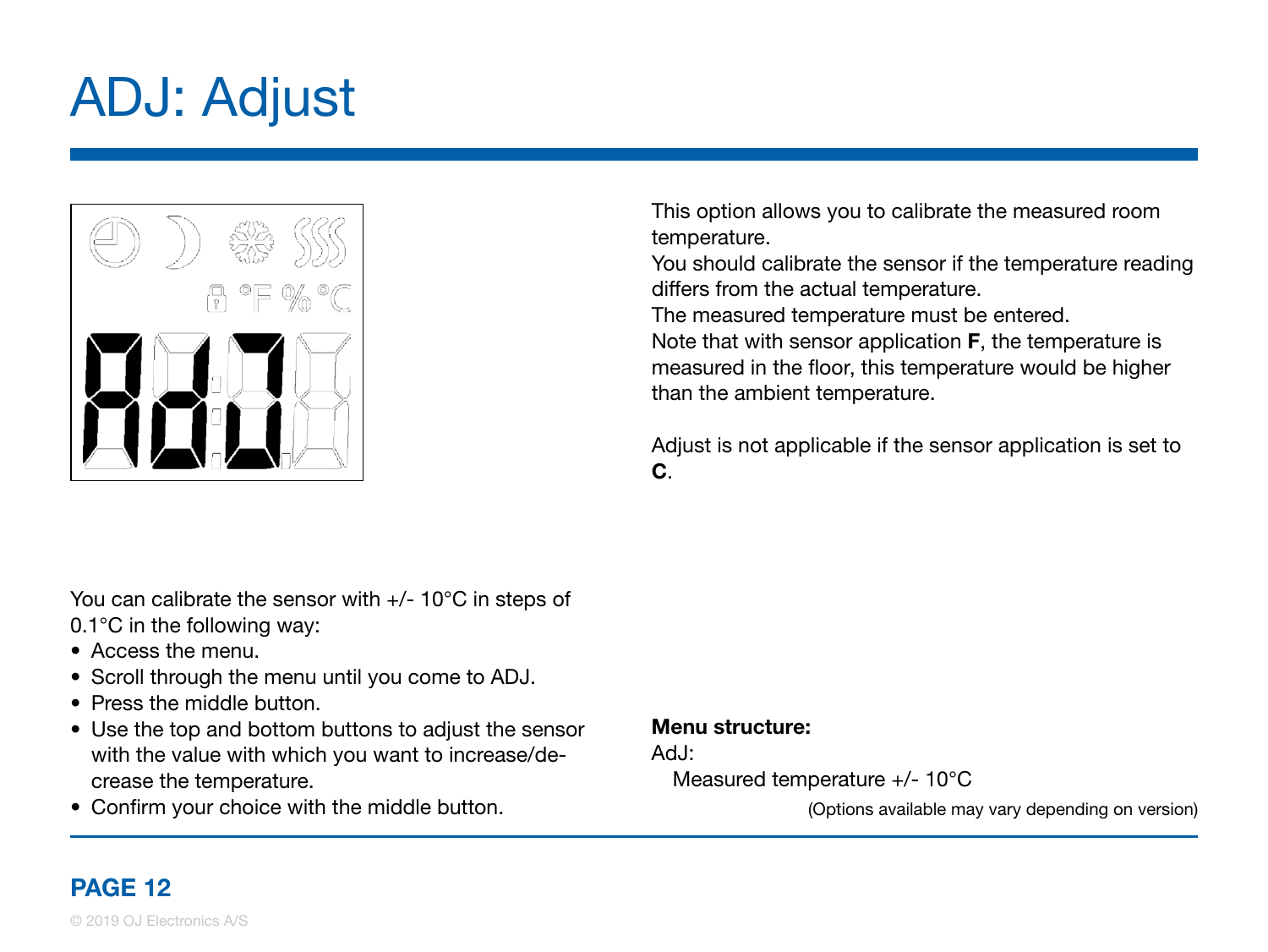### <span id="page-12-0"></span>NSB: Night Setback



- Access the menu.
- Scroll through the menu until you come to NSB.
- Press the middle button to enter the night setback setting.
- Use the top and bottom buttons to adjust the value by which you want to decrease the temperature when NSB is activated.
- Confirm your choice with the middle button.

This option allows you to set the temperature by which the temperature should be reduced when NSB is activated. NSB is activated either by the event schedule or with a signal from an external timer connected to terminal S. When the NSB signal is active, a half moon icon is shown in the display together with the reduced setpoint temperature.

The function is factory set to 5°C but can be set to values between 2-8° in steps of 0.5°C.

If the application is set to  $C$  and "Night setback" is selected, the night setback is set in relative values. The setpoint specifies (in per cent) the time the unit is to remain active in a PWM cycle, which is usually 20 minutes, while the reset degrees figure is specified as a percentage of the setpoint. The setpoint multiplied by the reset degree gives the activation degrees figure.

Example: If the setpoint is set to 60% and night setback is set to 25%, the activation degrees figure will be (0.60 x 0.25  $= 0.15$  = 15%.

#### Menu structure:

nSb:

 $2.0 - 8.0$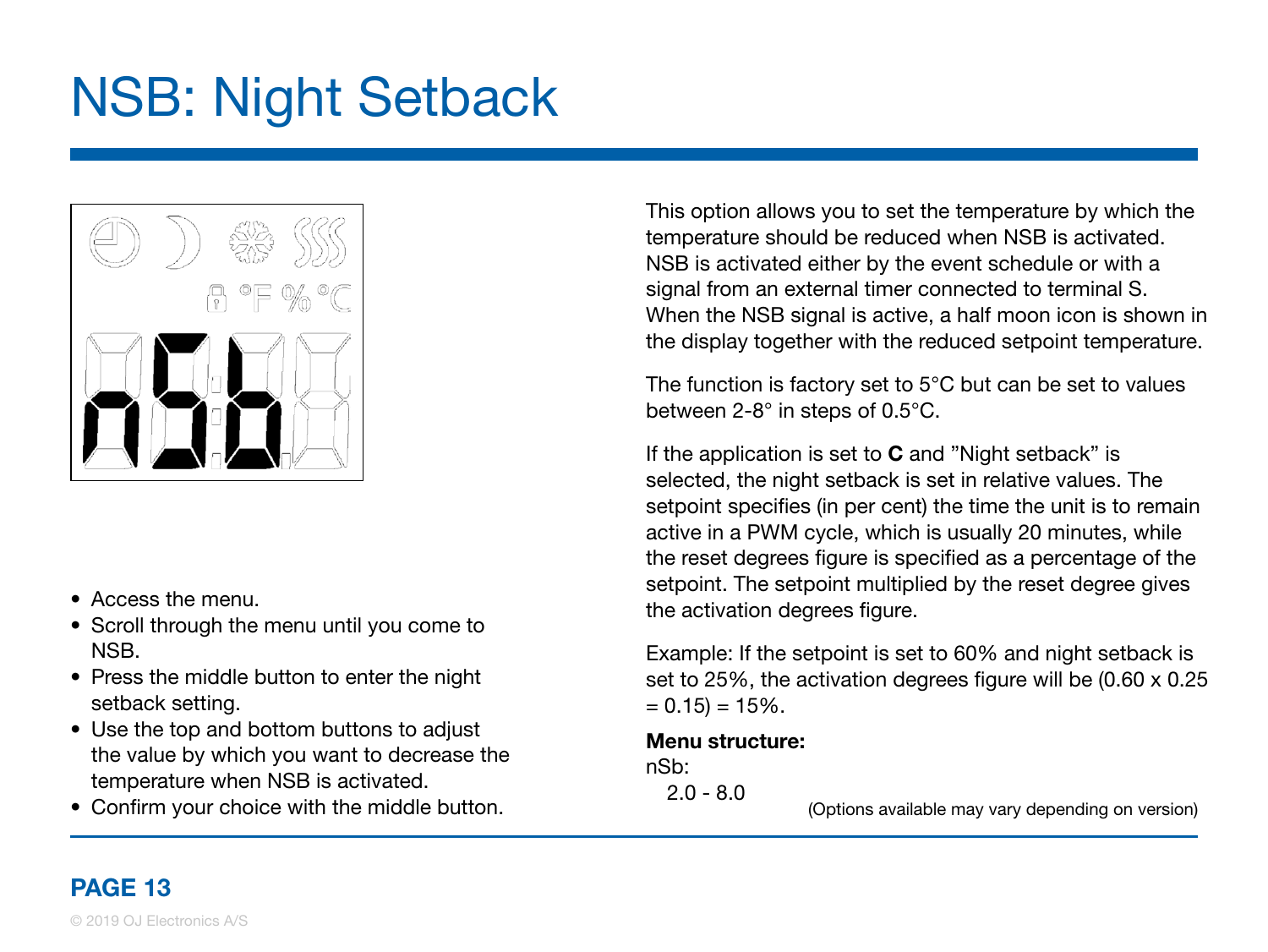### <span id="page-13-0"></span>DEF: Frost Protection



This option allows you to set the parameters for a possible frost protection function. An external signal can activate the frost protection function, the thermostat will then maintain a fixed floor/ room temperature.

The function is factory set to 8°C but can be set to values between 5-10° in steps of 0.5°C.

If the application is set to **C** and "Frost protection" is selected, the frost protection is set in absolute values in per cent.

- Access the menu.
- Scroll through the menu until you come to DEF.
- Press the middle button to enter the frost protection settings.
- Use the top and bottom buttons to set the temperature you want to be the setpoint temperature when DEF is activated.
- Confirm your choice with the middle button.

#### Menu structure:

dEF: 5.0 °C - 10.0 °C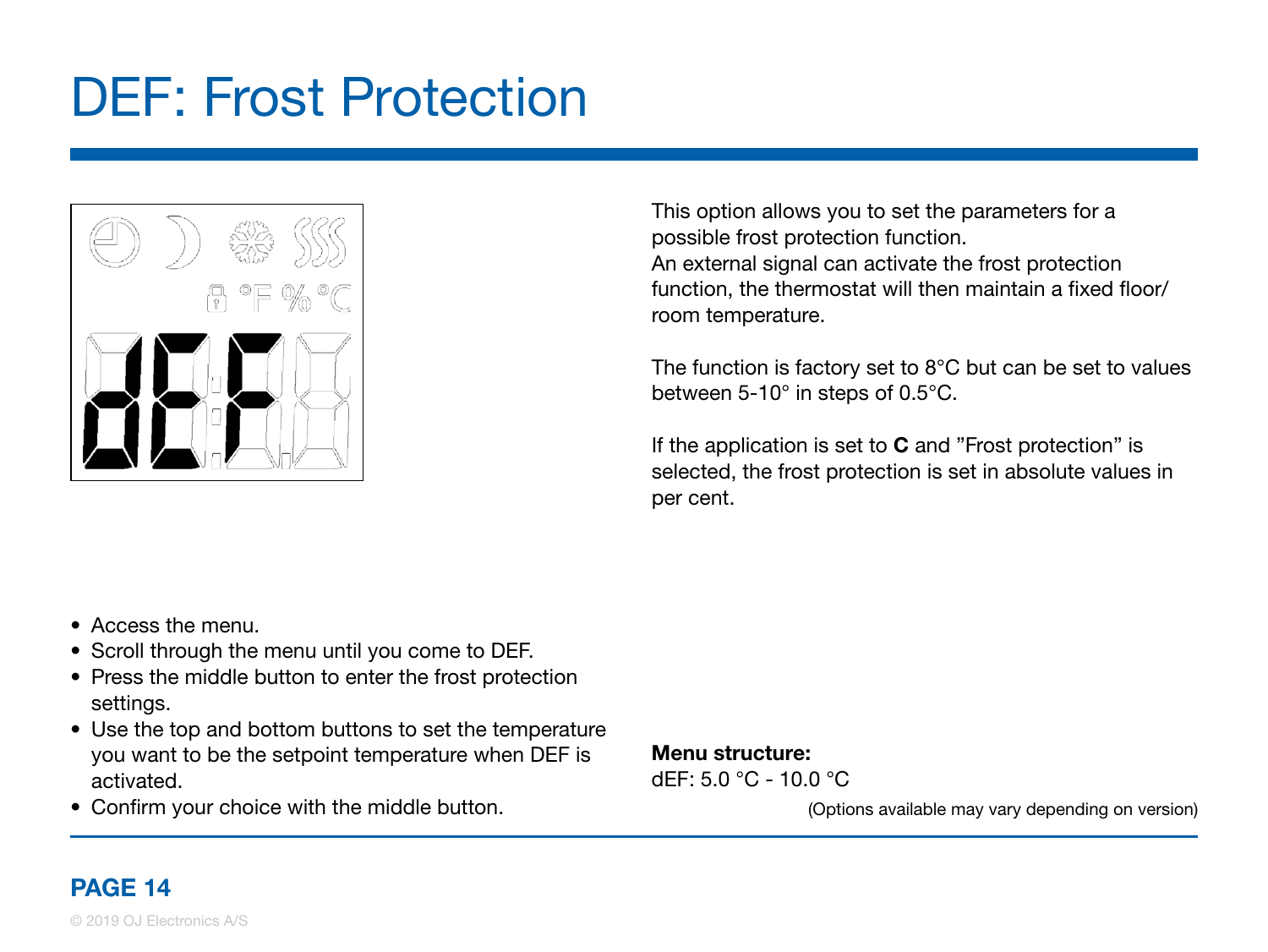# <span id="page-14-0"></span>PWM: Pulse Width Modulation 1/2



- Access the menu.
- Scroll through the menu until you come to PUN.
- Press the middle button to enter the PWM settings.
- Use the top and bottom buttons to toggle between the different pulse width modulation modes.
- Confirm your choice with the middle button.
- Use the top and bottom buttons to set the hysteresis or duty cycle.
- Confirm your choice with the middle button.

With this setting, you can change the duration of the heating periods.

**Off:** Simple "on/off" regulation, where the relay is closed when the measured temperature is below the setpoint and opened when the measured temperature is above the setpoint. A hysteresis (diF) is used to avoid too frequent relay switching.

**On:** The relay is closed or open depending on the average temperature measured in a fixed period of time (15 - 60 minutes).

Depending on the temperature deviation, the duty cycle of the "on time" is increased or decreased, giving longer or shorter time periods when the heating is active.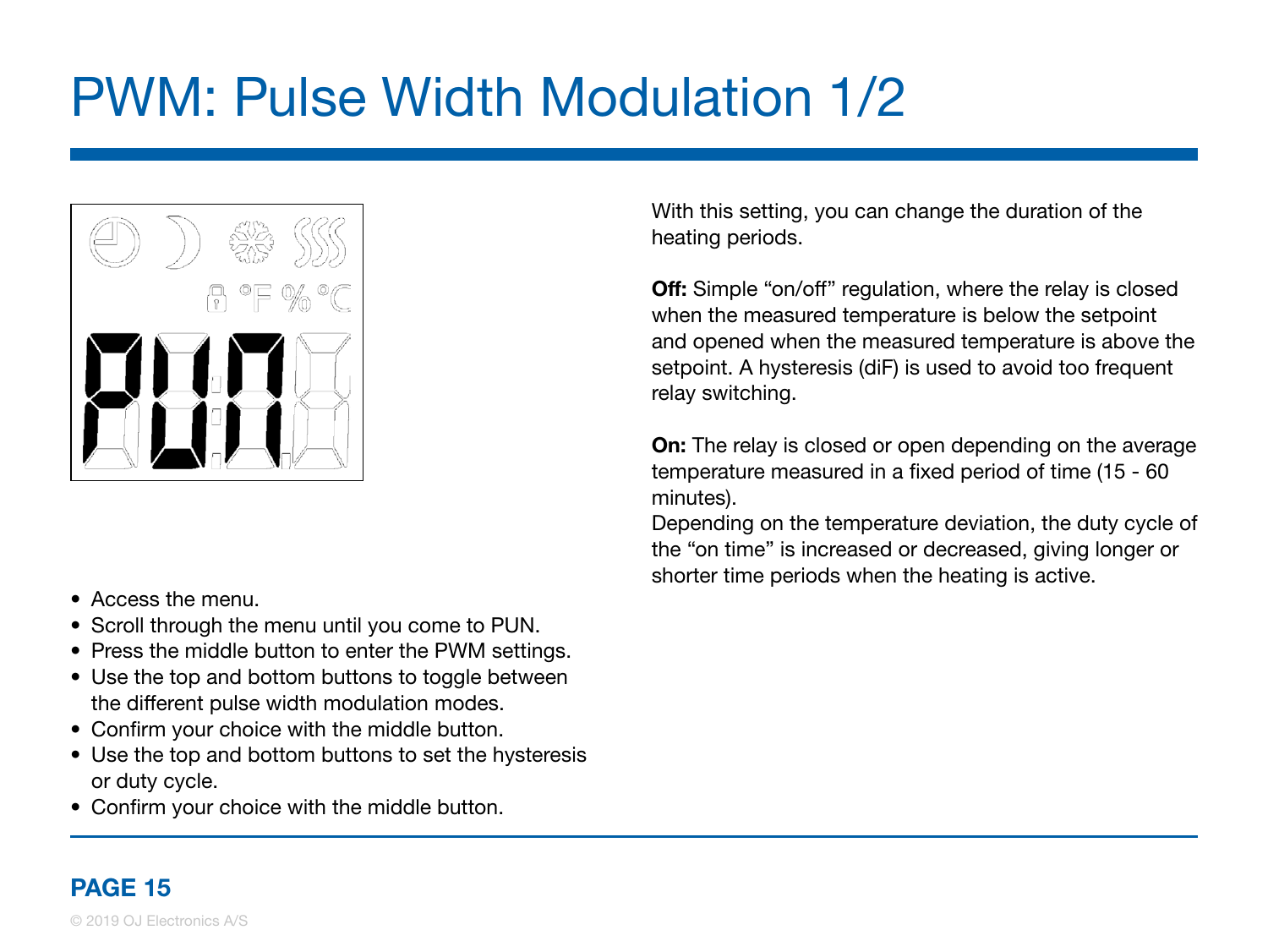## <span id="page-15-0"></span>PWM: Pulse Width Modulation 2/2



Auto: Similar to "PWM On", but the PWM period is increased or decreased depending on the minimum and maximum temperature measured during a PWM period. This will increase the lifetime of the relay by reducing the number of relay switches, and still ensure the comfort of the user by keeping the temperature swings below an acceptable level.

#### Menu structure:

PWM: oFF; on; AUt oFF: diF: 0,3 - 10,0 on: CYC: 15 - 60 AUt: CYHi: 10 - 60 CYLo: 10 - 30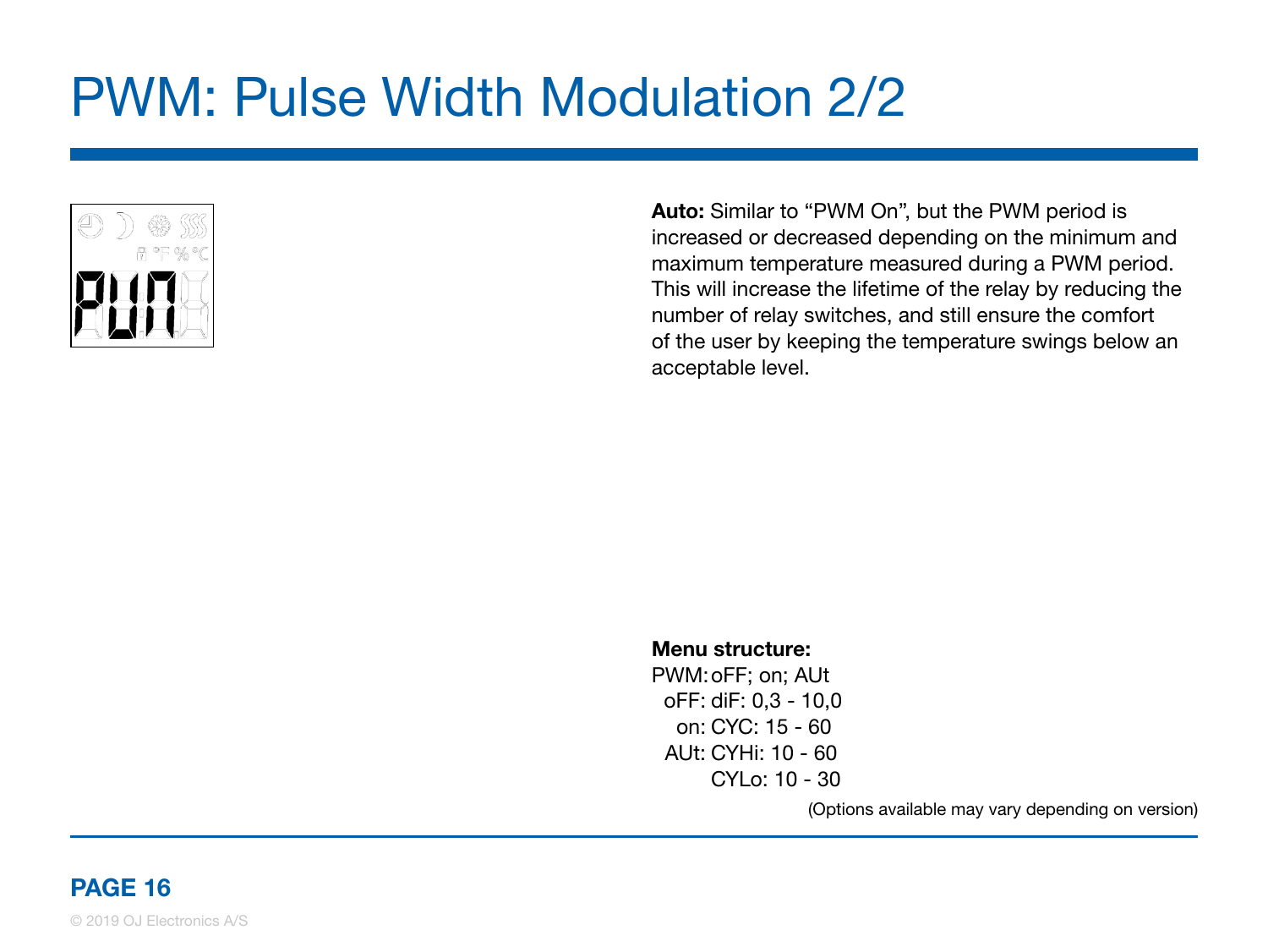## <span id="page-16-0"></span>PLI: Power Limit 1/2



This thermostat complies with EN 50559 (VDE 0705- 559) for electrical floor heating. The regulation applies to electrical floor heating with a maximum floor weight of 4 kN/m². To ensure that hotspots due to unintentionally covering up the surface are avoided, the heating function can be time-limited as per EN/DIN.

Note that this function is not applicable to other heating applications such as wall and/or ceiling heating if it can be foreseen in advance that unintentional covering up of floor area might occur In this case it would be important to assess the correct period of time for which the floor heating must be time-limited.

The heating can be limited by a set number of minutes per hour. The thermostat will then divide the given number of minutes per hour into 3 periods, depending on the thermostat's actual PWM cycle.

#### Example:

If obstacles could be present that cover up the floor, then the heating might need to be limited by a number of minutes so as to avoid hotspots on the floor. If you want the thermostat to provide heat a maximum of 90% of the time, then the thermostat should be limited by 10%. Ten per cent of one hour is 6 minutes.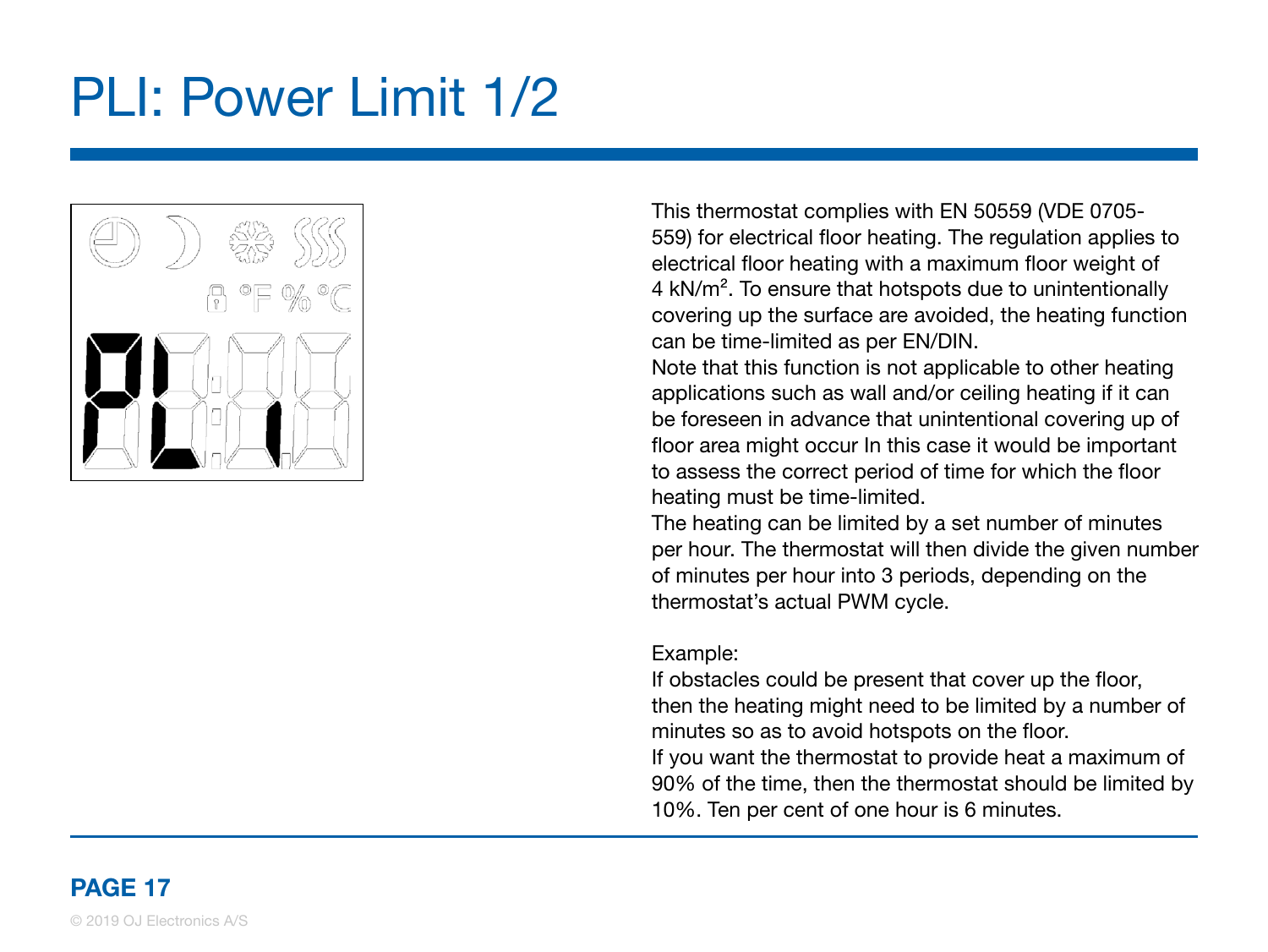# <span id="page-17-0"></span>PLI: Power Limit 2/2



Enter 6 minutes in the PLI menu in order to reduce the heating by 10%.

Equation to calculate number of minutes that could be entered in the PLI menu - when an average heating effect is desired:



Average desired heating effect per m $^{\scriptscriptstyle 2}$  $\left(1-\left(\begin{array}{cc} 1-\cos\theta & -\sin\theta & -\sin\theta \\ \cos\theta & -\sin\theta & \sin\theta \\ \cos\theta & \sin\theta & \cos\theta \end{array}\right)\right) * 60$  min.

Note!

If the result of the equation is negative then nothing should be entered.

The function is factory set to 0 minutes but can be set to values between 0-30 minutes in steps of 1 minute.

- Access the menu.
- Scroll through the menu until you come to PLi.
- Press the middle button to enter the pulse limit settings.
- Use the top and bottom buttons to set the number of minutes with which you want the heating to be deactivated per hour.
- Confirm your choice with the middle button.

#### Menu structure:

PLi: 0 - 30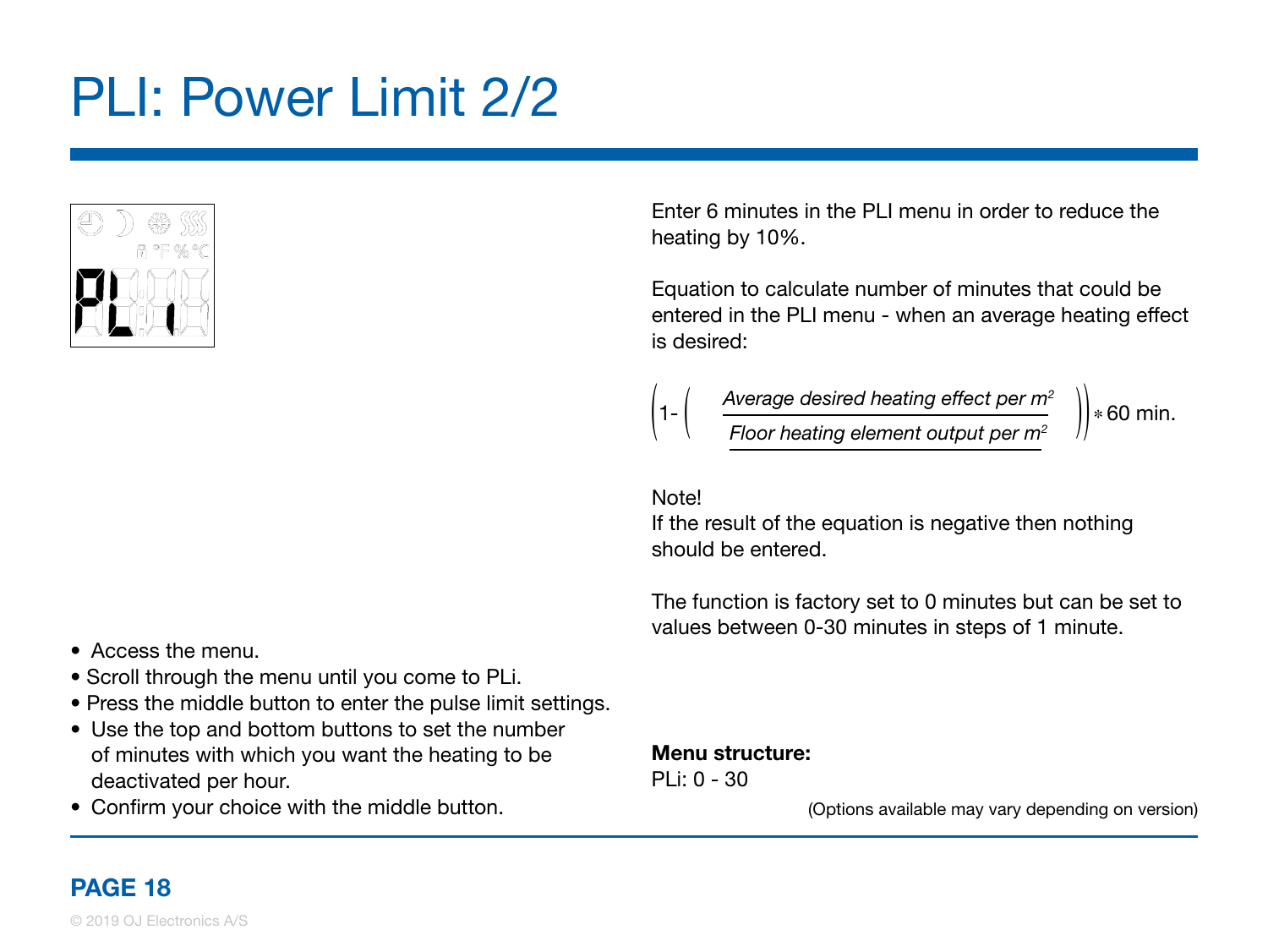# <span id="page-18-0"></span>TIME: Time and Event Settings 1/2



The MTD3 has a timer function that keeps track of the current weekday and time of the day. It is possible to select different event schedules for the MTD3.

The events differ in the number of days that use 4 events (with a reset period during both night and daytime) and 2 events (only using a reset period for the night).

The different event schedules of the MTD3 has the following definitions:

OFF: Events are disabled and the comfort temperature is maintained 24/7

- 5 : 2: Monday Friday with 4 events, Saturday & Sunday with 2 events
- 6 : 1: Monday Saturday with 4 events, Sunday with 2 events
- 7 : 0: Monday Sunday with 4 events
- 0 : 7: Monday Sunday with 2 events

Note: If an external timer is used, this takes priority.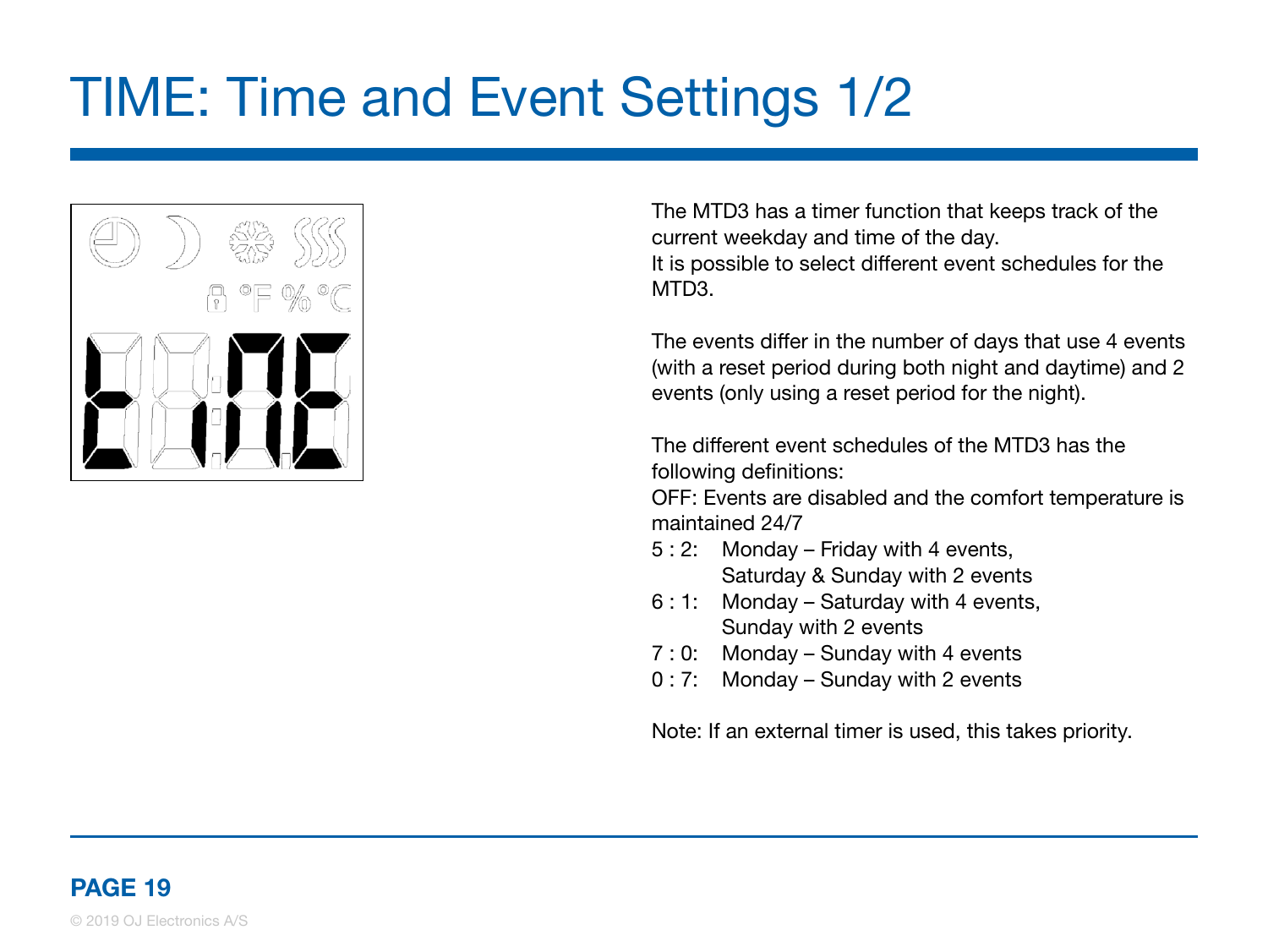# <span id="page-19-0"></span>TIME: Time and Event Settings 2/2



#### Time schedule for the events:

| 4-event: | Time:       | Temperature:   |
|----------|-------------|----------------|
| Morning  | 06:00-08:00 | Setpoint       |
| Daytime  | 08:00-16:00 | Setpoint - NSB |
| Evening  | 16:00-23:00 | Setpoint       |
| Night    | 23:00-06:00 | Setpoint - NSB |

| 2-event: | Time:       | Temperature:   |
|----------|-------------|----------------|
| Dav      | 08:00-23:00 | Setpoint       |
| Niaht    | 23:00-08:00 | Setpoint - NSB |

- Access the menu.
- Scroll through the menu until you come to tiNE.
- Press the middle button to enter the time and event settings.
- Use the top and bottom buttons to toggle between the different schedule modes.
- Confirm your choice with the middle button.
- Use the top and bottom buttons to set the current day.
- Confirm your choice with the middle button.
- Use the top and bottom buttons to set the current hour.
- Confirm your choice with the middle button.
- Use the top and bottom buttons to set the current minutes.
- Confirm your choice with the middle button.

#### Menu structure:

tiME:

NodE: oFF; 5:2; 6:1; 7:0; 0:7 dAY: Non; tuE; UEd; thu; Fri; SAt; Sun hour: 0-23 Nin.: 0-59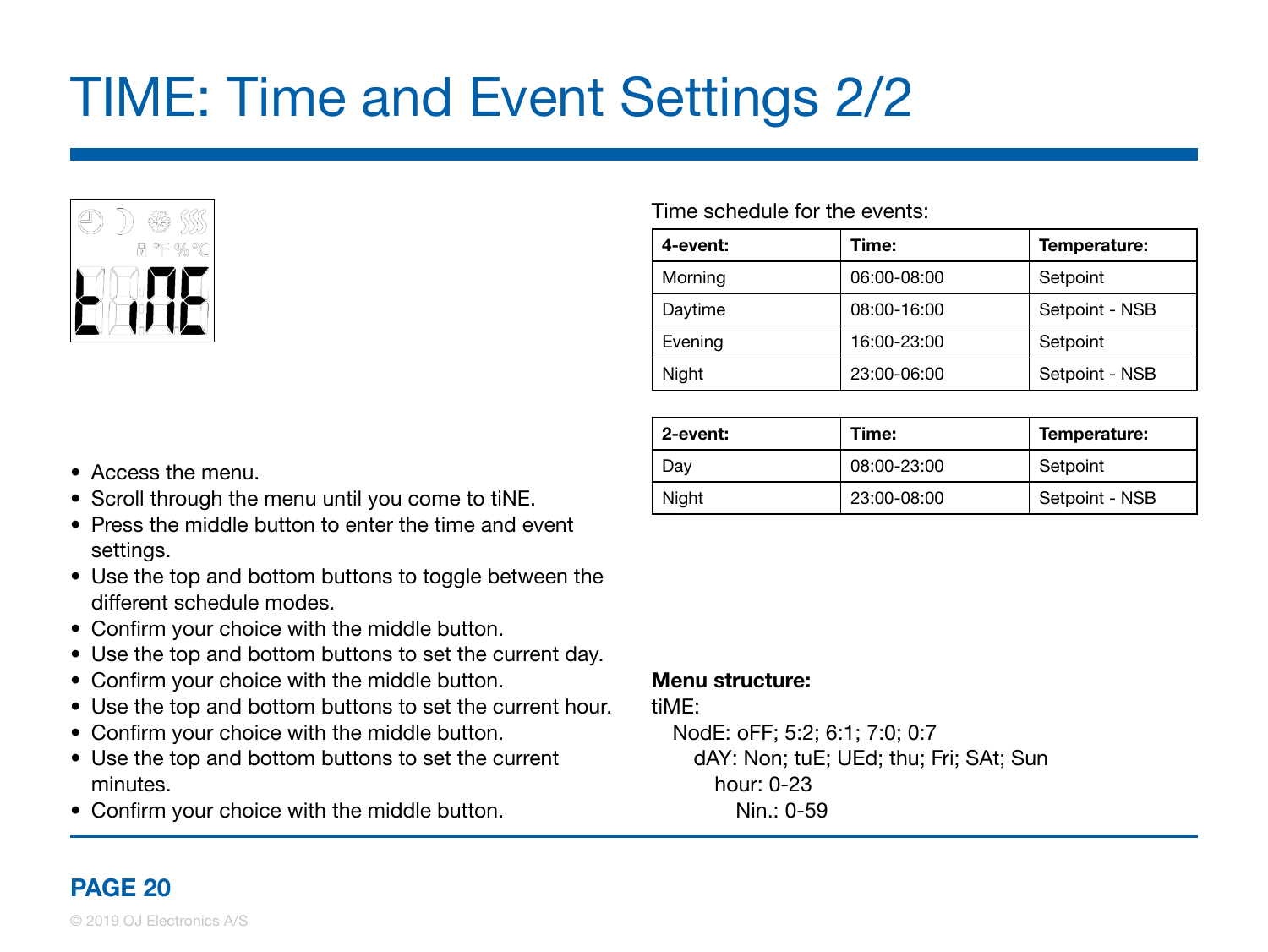### <span id="page-20-0"></span>SW: Software Version



This option provides a read-out containing the software number.

- Access the menu.
- Scroll through the menu until you come to SU.
- Press the middle button to enter the software read-out.
- Press the middle button to exit the read-out.

Menu structure: SW: Read-out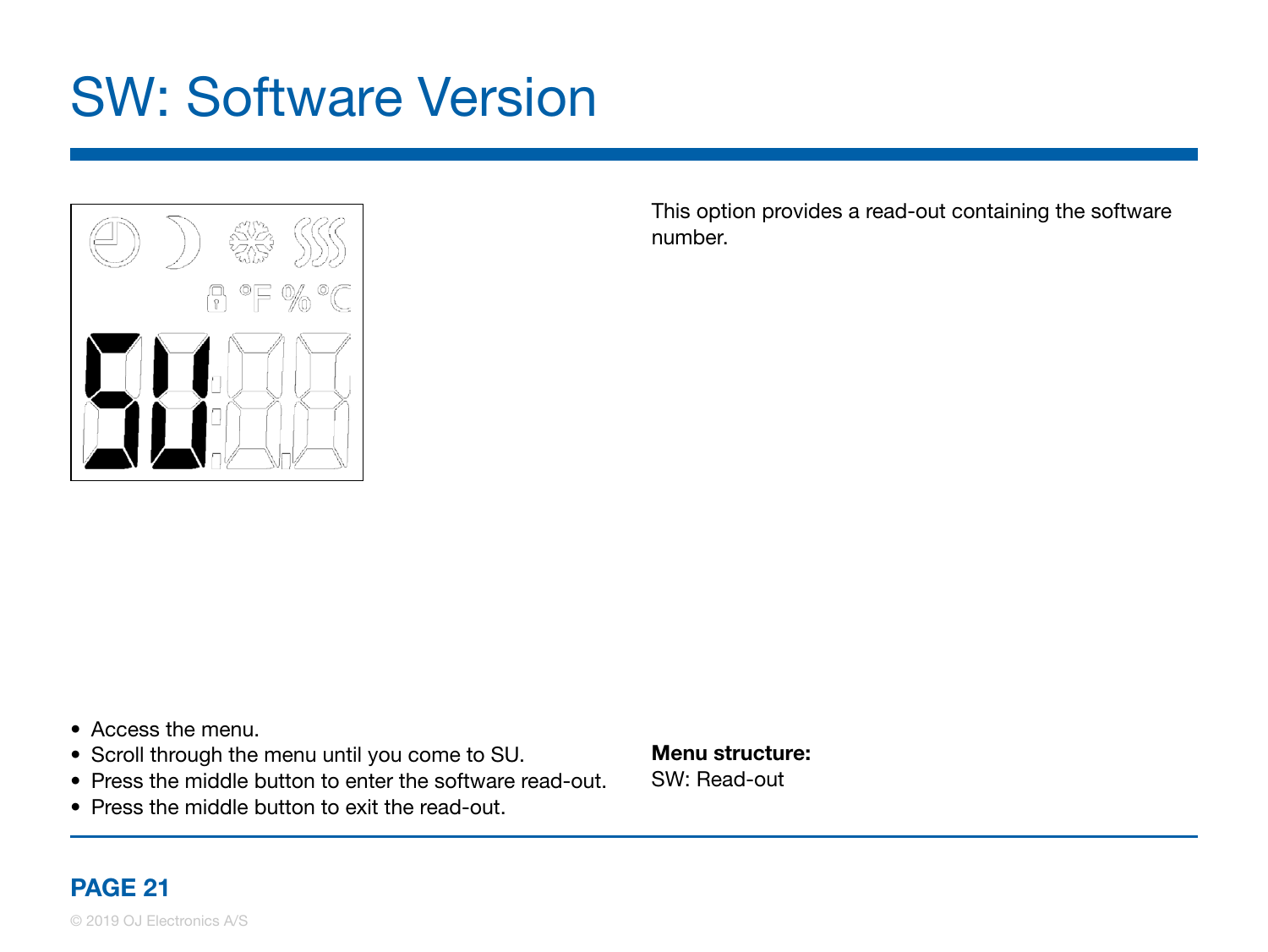### <span id="page-21-0"></span>Done: Exiting the Menu



This is the exit from the menu.

Note that there is a time out function. If no button is pressed for 30 seconds, the thermostat will return to the main screen.

Note that settings are saved when the menu is exited.

When in the menu:

- Scroll through the menu until you come to Done.
- Press the middle button to exit the menu.

Menu structure: donE: Return to main screen

#### PAGE 22

© 2019 OJ Electronics A/S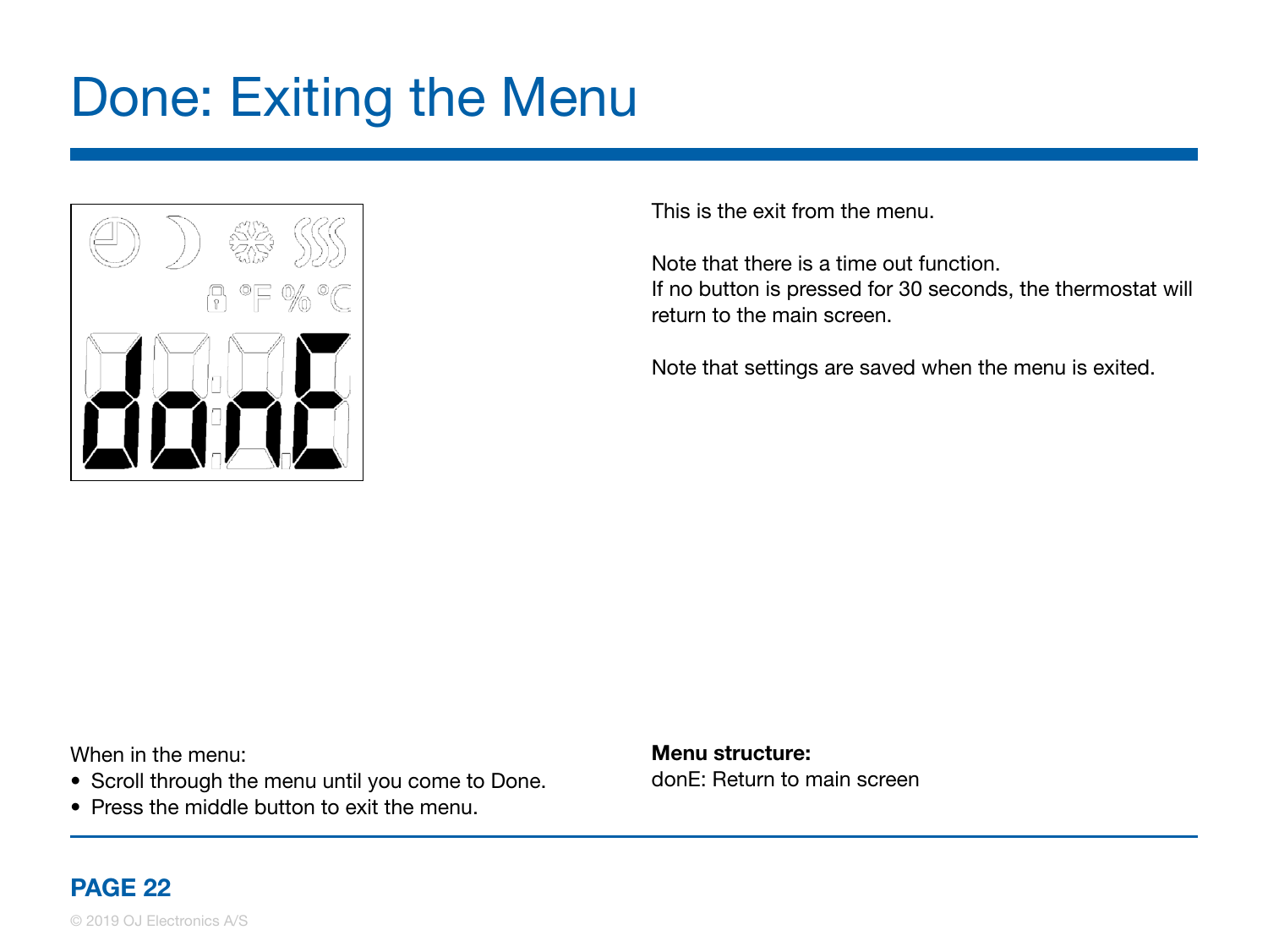# <span id="page-22-0"></span>Troubleshooting and Additional Information

#### Error codes

E0: Internal fault. Heating is shut off.

E1: Built-in sensor fault.

The sensor application is changed to **C** (regulator).

E2: Externally wired floor sensor or externally wired room sensor fault.

(The sensor is either damaged, has short-circuited or disconnected).

The sensor application is changed to C (regulator) If **AF** is used - the sensor application is changed to A (internal room sensor).

E5: Internal overheating.

Internal overheating. If the E5 error persists, please contact your installer.

Note that the backlight is lit if any fault is detected.

• If there is no reaction when any button is pushed, except from the backlight.

 - Check for the padlock icon, the child lock might be activated

#### Child Lock

The child lock can be activated directly if the thermostat is idle, or if the thermostat's backlight is activated, but never from within the menu.

- Activate the child lock by holding the top and bottom buttons simultaneously until the padlock icon is shown in the display.
- The padlock icon indicates that the child lock is activated.
- Deactivate the child lock by holding the top and bottom buttons simultaneously, until the padlock icon is no longer shown in the display.

#### Factory reset

- Activate the thermostat by pushing any of the three buttons.
- Hold the middle button for ten seconds. (Keep holding the button even when the menu is entered).

Note that all user-made settings are deleted.

#### **Support**

For support, please contact your installer or place of purchase.

Do not contact the manufacturer.